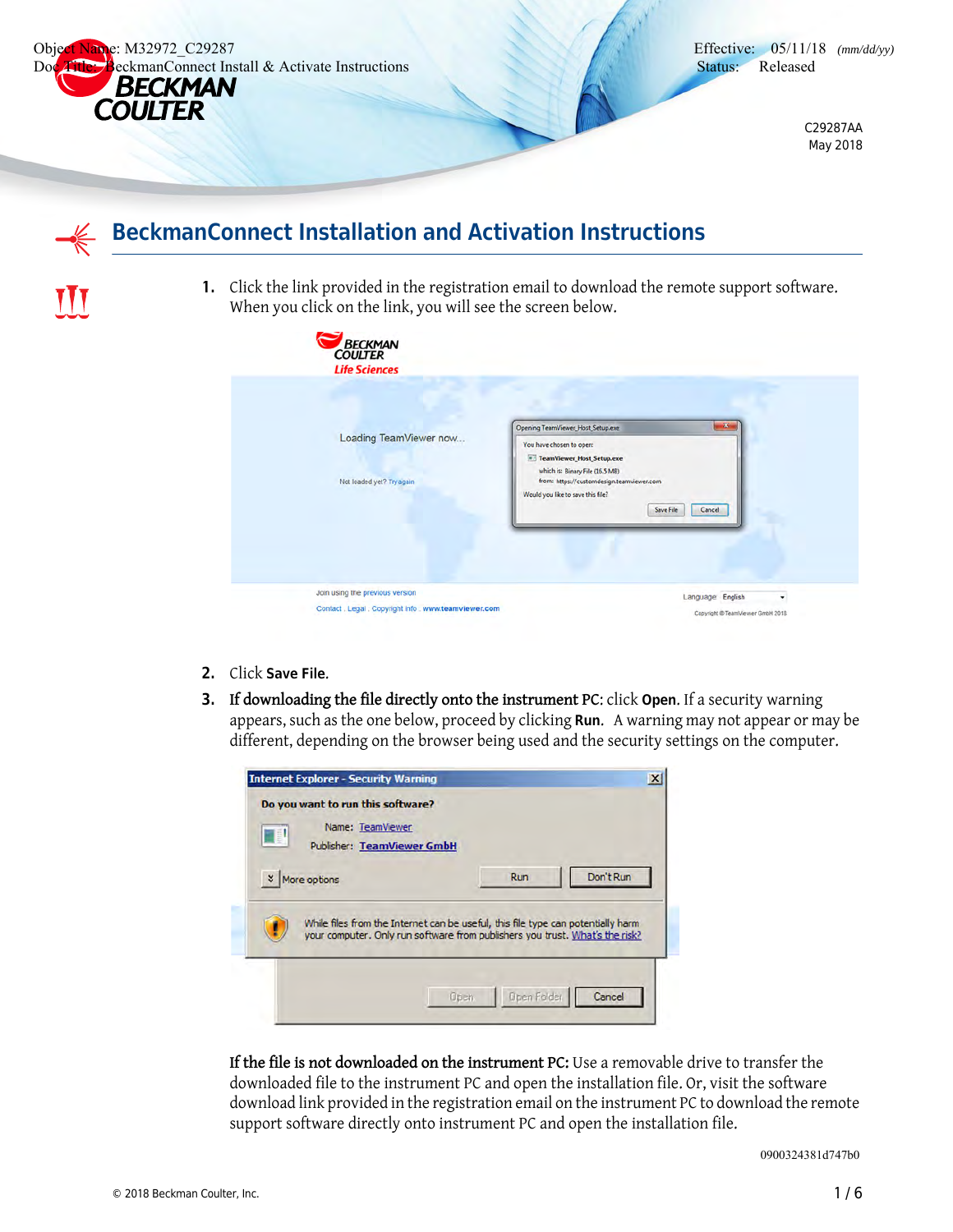**4.** Upon running the install file, a **Welcome** message appears. Leave **Show advanced settings** unchecked. Click **Next**.



**5.** On the **Environment** screen, select **Company/Commercial Use**. Click **Next**.

| <b>TeamViewer 13 Host Setup</b>                                                                                          |                  |  |
|--------------------------------------------------------------------------------------------------------------------------|------------------|--|
| <b>Environment</b><br>How do you want to use TeamViewer?                                                                 |                  |  |
| How do you want to use TeamViewer:<br>C Personal / Non-commercial use<br>Company / Commercial use<br>C Both of the above |                  |  |
| TeamViewer-                                                                                                              | Next ><br>Cancel |  |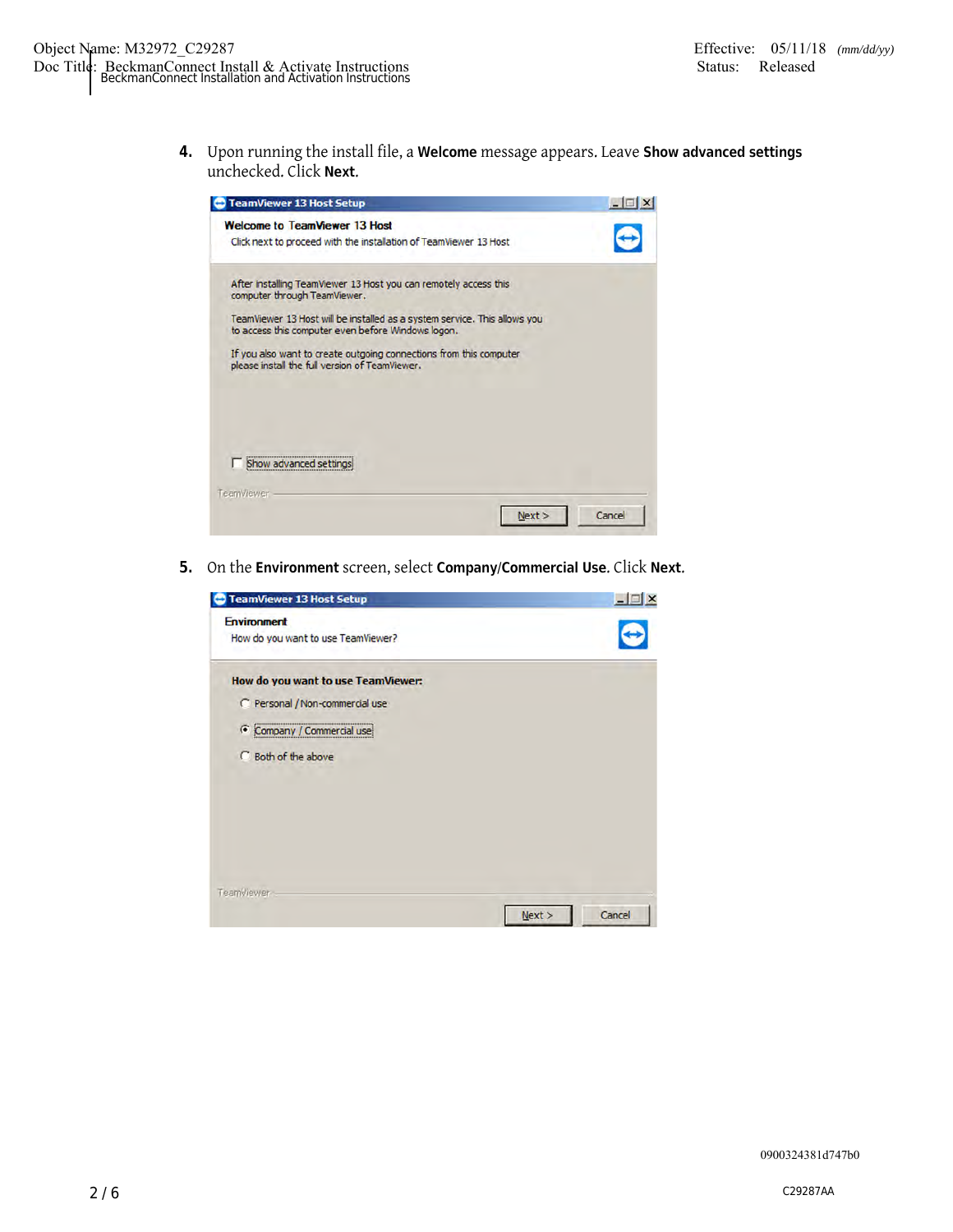**6.** On the **License Agreement** Screen, check **I accept the terms of the License Agreement**. Click **Next**.

| <b>TeamViewer 13 Host Setup</b>                                                                                                                                                                                                                                                                                     |  |
|---------------------------------------------------------------------------------------------------------------------------------------------------------------------------------------------------------------------------------------------------------------------------------------------------------------------|--|
| <b>License Agreement</b><br>Please review the license terms before installing TeamViewer 13 Host.                                                                                                                                                                                                                   |  |
| Press Page Down to see the rest of the agreement.                                                                                                                                                                                                                                                                   |  |
| <b>TeamViewer End-User License Agreement</b>                                                                                                                                                                                                                                                                        |  |
| If the place of purchase or your main seat or residence is located outside the USA,<br>South America, or Canada, our contractual agreement shall be subject to the provisions<br>of the End User License Agreement under A.<br>If the place of purchase or your main seat or residence is located in the USA, South |  |
| America, or Canada, our contractual agreement shall be subject to the provisions of the $\blacktriangleright$<br>If you accept the terms of the agreement, dick Next to continue. You must accept the                                                                                                               |  |
| agreement to install TeamViewer 13 Host.<br>V I accept the terms of the License Agreemer                                                                                                                                                                                                                            |  |
|                                                                                                                                                                                                                                                                                                                     |  |
| <b>TeamViewer</b>                                                                                                                                                                                                                                                                                                   |  |
|                                                                                                                                                                                                                                                                                                                     |  |

**7.** Wait for the software to complete installation, then click **Close**.

| <b>TeamViewer 13 Host Uninstall</b>                                     |                     |
|-------------------------------------------------------------------------|---------------------|
| <b>Uninstallation Complete</b><br>Uninstall was completed successfully. |                     |
| Completed                                                               |                     |
| Show details                                                            |                     |
|                                                                         |                     |
|                                                                         |                     |
|                                                                         |                     |
| TeamViewer -                                                            |                     |
| <back< td=""><td><br/>Cancel<br/>Close</td></back<>                     | <br>Cancel<br>Close |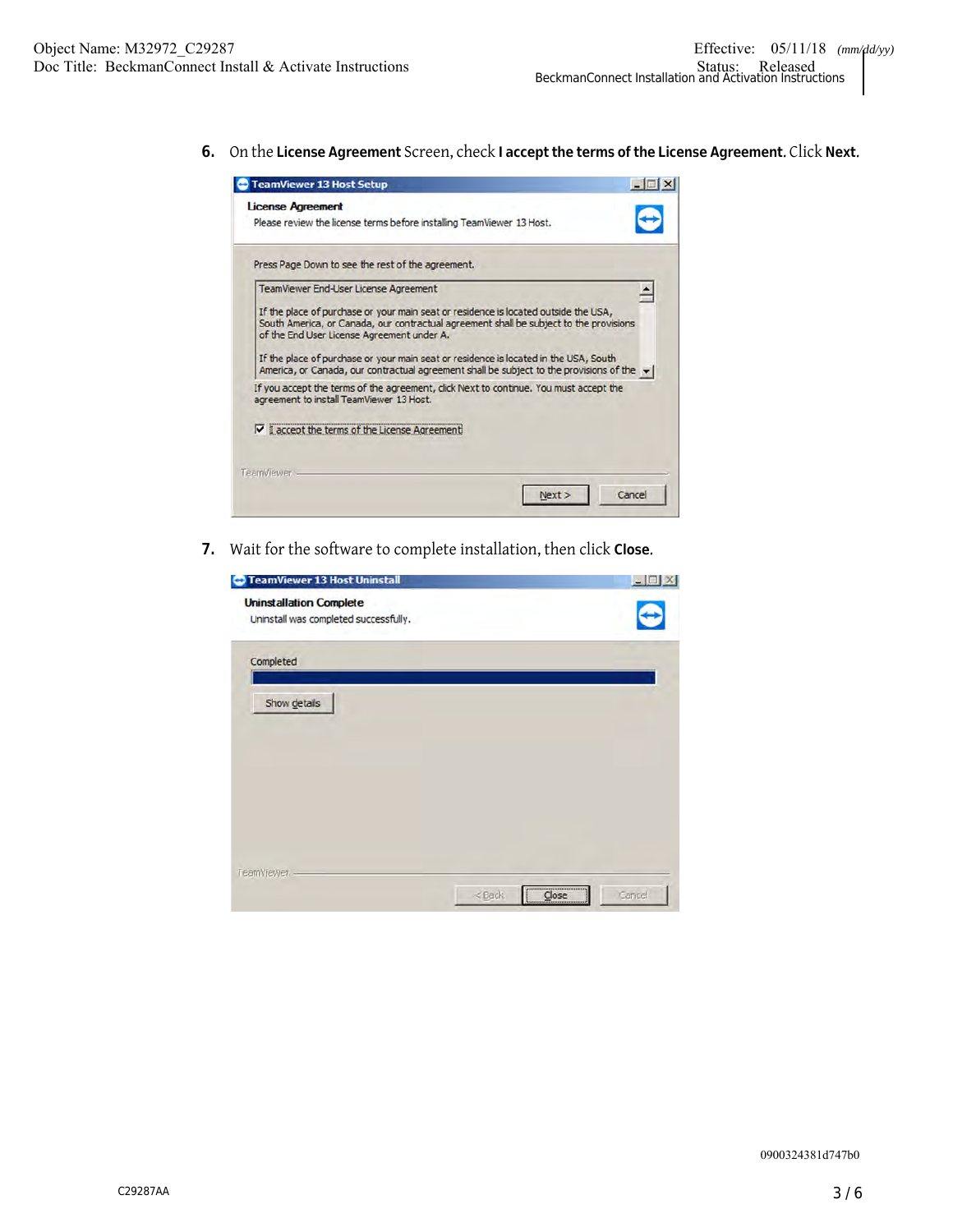**8.** When opening the remote support client for first time, the **Unattended Access** screen appears. Select **Cancel**.

| <b>Unattended access</b> |                                                                                                                                                         | $\times$ |
|--------------------------|---------------------------------------------------------------------------------------------------------------------------------------------------------|----------|
|                          | Setup unattended access<br>This wizard helps you to setup TeamViewer so that you<br>can access this computer anytime without being<br>physically there. |          |
|                          | Next ><br>Cancel<br>$<$ Back                                                                                                                            |          |

**9.** On the **Account assignment** prompt, click **Allow and finish**.

**NOTE** The "If you continue, the device will be accessible at any time by the following account or company" phrase is inaccurate based on the TeamViewer policies put in place by Beckman Coulter.

Beckman Coulter can access the machine only after you call and provide the single use password. Once the password is provided and a connection is established, screen viewing, remote control, and file transfer access must all be independently approved.

|                                           | <b>O</b> Beckman C Account assignment<br>$\vert x \vert$                                            | $ \Box$ $\times$ |
|-------------------------------------------|-----------------------------------------------------------------------------------------------------|------------------|
|                                           | If you continue, this device will be accessible at any time by the<br>following account or company. |                  |
|                                           | Account:<br><b>Connect Admin</b>                                                                    |                  |
| Allow Re                                  | connect@beckman.com                                                                                 |                  |
| Please prov<br>time use pa<br>Coulter sup | Company:<br><b>Beckman Coulter Life Science</b>                                                     | 4 8 5 3          |
|                                           | Please cancel if you are not familiar with this account or<br>4<br>company.                         |                  |
| www.teamv                                 |                                                                                                     | OK               |
| Ready to                                  | Allow and finish<br>Cancel                                                                          |                  |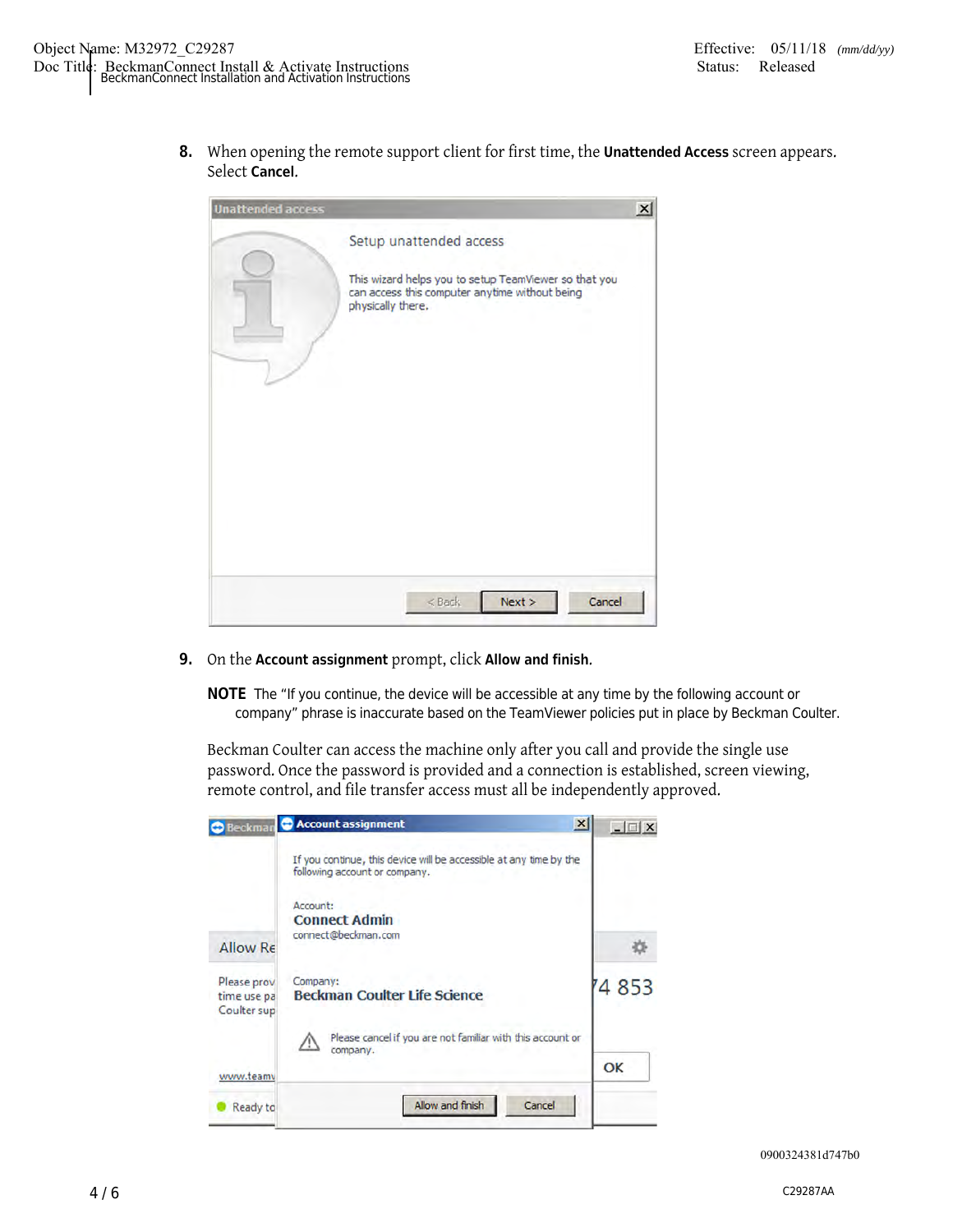The account assignment prompt will only appear once. If you click **Cancel** or close the window, the software will need to be removed and reinstalled to receive the prompt again. No remote support functionality will be enabled until the **Allow and finish** is selected and the entire procedure outlined in this document is completed.

If you do not receive this prompt, close and reopen TeamViewer or reboot the PC. Check that the circle in the lower left of the TeamViewer window is green. If the circle is red, either IT has blocked this application or the computer does not have internet access.

**10.** Reply to the registration email received from connect@beckman.com and provide your System ID or serial number and TeamViewer ID for each software installation. No Beckman Coulter support representative will be able to access your machine until this step is complete.

## **Additional Notes**

Uncheck **Don't show this dialog box again** to avoid this popup during each windows login.



**IMPORTANT** Do not check the **Grant Connect Admin, Beckman Coulter Easy access** button or enter a personal password in the **Security** screen in **TeamViewer options**. Checking this box would allow Beckman Coulter to connect without the customer-provided one-time user password; although without approval of the request prompt, Beckman Coulter would not be able to see screen or transfer files.

| General                     | Options for access to this computer                           |  |
|-----------------------------|---------------------------------------------------------------|--|
| Security                    | Personal password (for unattended access)                     |  |
| Audio conferencing<br>Video | Password<br>Confirm password                                  |  |
| Advanced                    | Grant Connect Admin, Beckman Coulter Life Science easy access |  |

0900324381d747b0